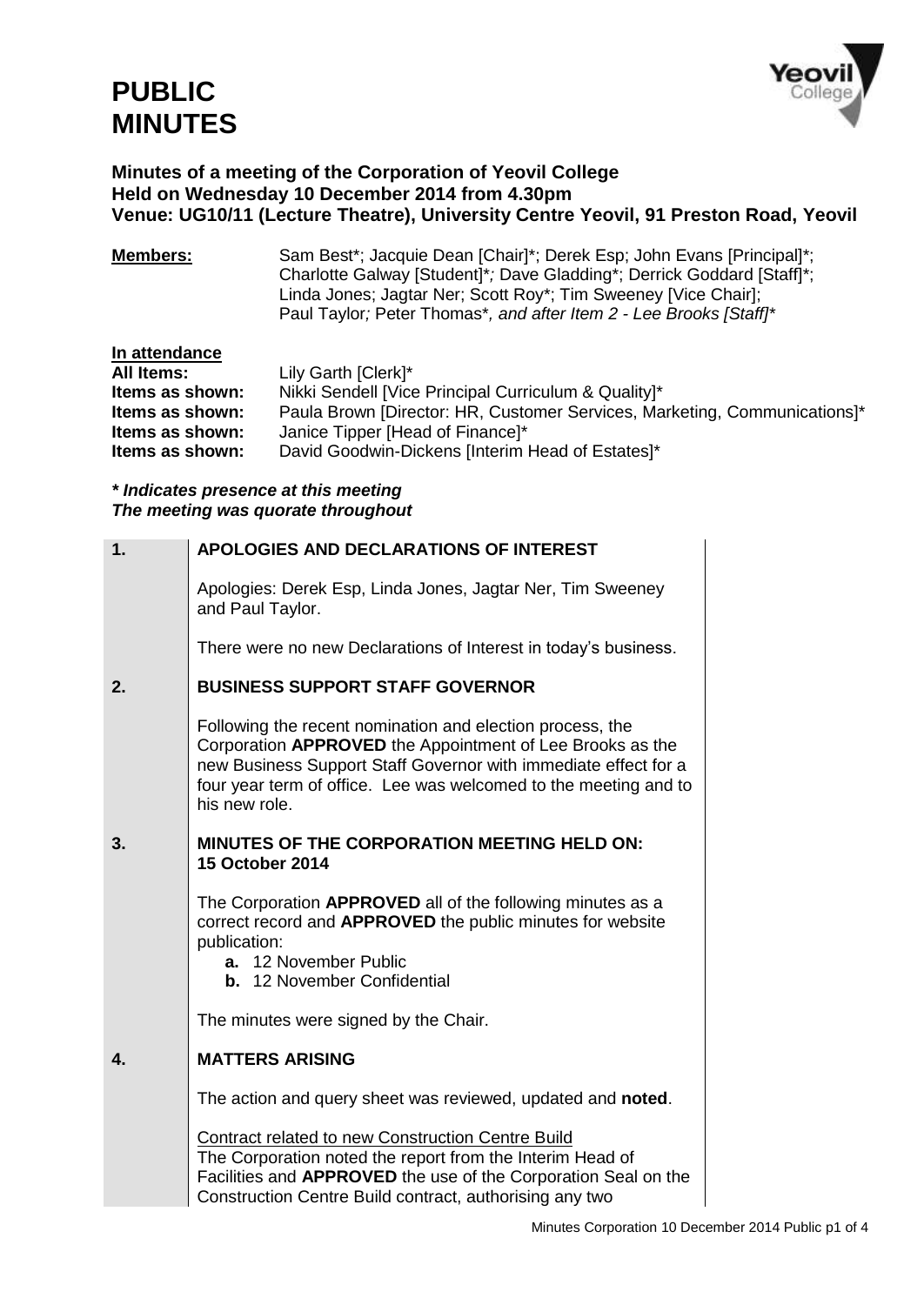|    | Governors to sign on the Corporation's behalf. The Chair did not<br>participate in this approval.                                                                                                                                                                                                                                                                                                                                                                                                                                                                                                                                                                                                                                                                   |           |
|----|---------------------------------------------------------------------------------------------------------------------------------------------------------------------------------------------------------------------------------------------------------------------------------------------------------------------------------------------------------------------------------------------------------------------------------------------------------------------------------------------------------------------------------------------------------------------------------------------------------------------------------------------------------------------------------------------------------------------------------------------------------------------|-----------|
|    | The Interim Head of Facilities left the meeting.                                                                                                                                                                                                                                                                                                                                                                                                                                                                                                                                                                                                                                                                                                                    |           |
|    | <b>Yeovil College Bursary Foundation (YCBF)</b><br>The Corporation noted that it had not been practical to hold an<br>Autumn term meeting of the YCBF and accepted this departure<br>from the recitals. Members also noted the YCBF Chair's report<br>on matters which were under consideration including possible<br>changes to the purpose, name and future of the YCBF in its<br>current form. The College Chair would write a letter of thanks to<br>the Lions for its recent YCBF donation.                                                                                                                                                                                                                                                                    |           |
|    | A separate record was made of confidential minutes.                                                                                                                                                                                                                                                                                                                                                                                                                                                                                                                                                                                                                                                                                                                 |           |
| 5. | <b>CHAIR'S MEETING INTRODUCTION AND REPORT</b>                                                                                                                                                                                                                                                                                                                                                                                                                                                                                                                                                                                                                                                                                                                      |           |
|    | The Corporation noted the Meeting Introduction and Chair's<br>Report. This included:                                                                                                                                                                                                                                                                                                                                                                                                                                                                                                                                                                                                                                                                                |           |
|    | A discussion about potentially holding more Corporation<br>٠<br>meetings on Thursdays (Wednesdays) - this idea suited<br>the majority of Members, but had some practical College<br>implications which would be taken into account in planning<br>the 2015/16 meeting schedule<br>Emphasis/Main foci of this meeting (Self Assessment<br>٠<br>Report and End of year audit/finance approvals)<br>The Corporation noted progress on the potential Career<br>٠<br>College on which a business case was awaited. It was<br>agreed that the Principal would present the business case<br>alongside a report on other top College strategic priorities<br>at the January 2015 meeting. This discussion overlapped<br>with points 2,3, 4 and 7 of the Principal's Report. | Principal |
| ნ. | <b>PRINCIPAL'S REPORT</b>                                                                                                                                                                                                                                                                                                                                                                                                                                                                                                                                                                                                                                                                                                                                           |           |
|    | The Corporation noted the comprehensive Principal's Report,<br>including the Operating Statement. On this occasion there was<br>particular emphasis upon:                                                                                                                                                                                                                                                                                                                                                                                                                                                                                                                                                                                                           |           |
|    | Latest Performance Management<br><b>Construction Centre progress</b><br>٠<br>Pay Award update.<br>٠                                                                                                                                                                                                                                                                                                                                                                                                                                                                                                                                                                                                                                                                 |           |
|    | A separate record was made of confidential minutes.                                                                                                                                                                                                                                                                                                                                                                                                                                                                                                                                                                                                                                                                                                                 |           |
| 7. | <b>MANAGEMENT ACCOUNTS/FINANCIAL REPORT</b>                                                                                                                                                                                                                                                                                                                                                                                                                                                                                                                                                                                                                                                                                                                         |           |
|    | The Corporation noted the latest Management Accounts.                                                                                                                                                                                                                                                                                                                                                                                                                                                                                                                                                                                                                                                                                                               |           |
|    | A separate record was made of confidential minutes.                                                                                                                                                                                                                                                                                                                                                                                                                                                                                                                                                                                                                                                                                                                 |           |
| 8. | <b>AUDIT COMMITTEE BUSINESS</b><br>(Including Risk Management and Internal Controls)                                                                                                                                                                                                                                                                                                                                                                                                                                                                                                                                                                                                                                                                                |           |
|    | The Corporation noted the following 2013-14 Annual Reports:                                                                                                                                                                                                                                                                                                                                                                                                                                                                                                                                                                                                                                                                                                         |           |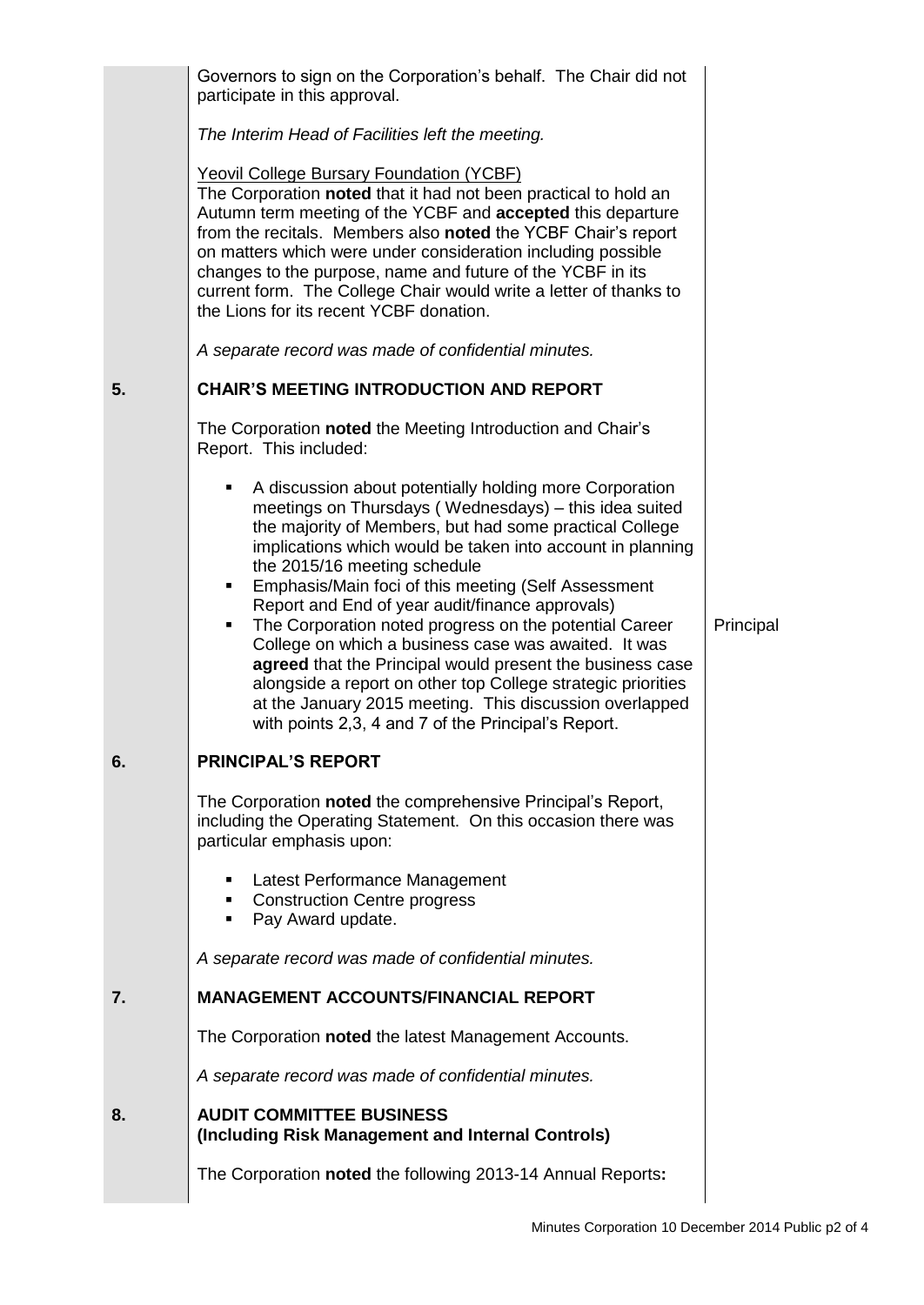- **a. Annual Report – Health & Safety**
- **b. Annual Report – Risk Management**
- **c. Annual Report – Internal Audit Service**
- **d. Annual Report – Audit Committee,** which included the following assurance statement from the Committee to the Board and Principal:

*"Having regard to the reports of the Internal Audit Service and the Financial Statements/Regularity auditors and on the basis of the work of the Committee during the year, it is our conclusion that the College has an adequate and effective framework for governance, risk management and control to ensure that the Corporation has fulfilled its statutory responsibility for the effective and efficient use of resources, the solvency of the institution and the safeguarding of its assets, and to manage the achievement of its objectives."*

The Corporation also **noted** the key business from the draft minutes of the last Committee meeting not covered elsewhere on today's agenda (including risk). Discussion was consistent with the detail recorded in the Audit Committee minutes.

### **9. FINANCIAL STATEMENTS PAPERWORK 2013-14**

The Corporation **noted** the Audit Findings Report (a.k.a. Management Letter) of the External Auditor Baker Tilly UK Audit LLP. This covered the Financial Statements and Regularity audits which had both resulted in clean/unqualified opinions. The Audit Committee Chair highlighted key aspects of the Committee's discussions with the External Auditors (the detail of which is contained within the Audit Committee minutes). The Corporation's debate was consistent with that of the Audit Committee.

The Corporation **noted** the 2013/14 External Auditor's Findings Report (Management Letter). The Corporation **APPROVED** the 2013/14:

- **Financial Statements**
- Operating and Financial Review
- **Statement of Corporate Governance and Internal Control**
- Statement of Responsibilities
- **Statement on the College's Regularity, Propriety and** Compliance with Funding body terms and conditions of funding
- Letters of Representation.

## **10. COLLEGE'S SELF-ASSESSMENT REPORT 2013-14**

The College Self Assessment Report (SAR) had been completed in a timely and effective manner, co-ordinated by the Principal and Vice Principal Curriculum and Quality with contributions from all areas of the College, including the Clerk's summary of the Corporation's self-assessment work and comment from the Teaching and Learning Lead Governor.

Unlike the Report and Financial Statements in Item 9 above (which the Corporation was required to approve and make public), the SAR was not intended for public consumption but rather as an internal review which provided the basis on which to maintain